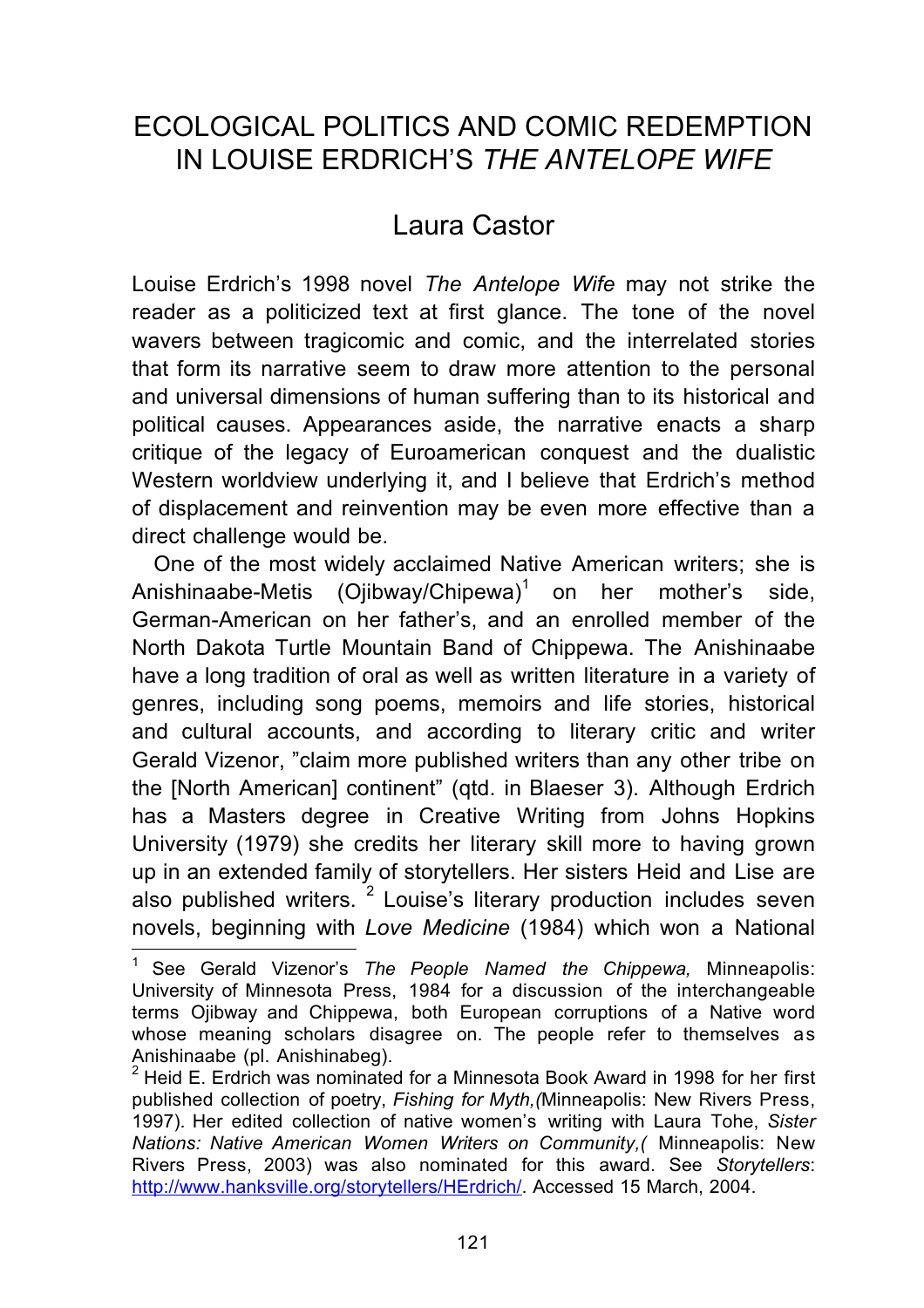Book Critics Award, followed by *The Beet Queen, Tracks, The Bingo Palace, Tales of Burning Love, The Antelope Wife, The Last Report of the Miracles at Little No Horse*, (a Minnesota Book Award Finalist in 2000), and the *Master Butcher's Singing Club* in 2003. Her works also include short stories, a memoir, four collections of poetry, a children's book, essays, and criticism.<sup>3</sup>

If Erdrich's storytelling ability developed within an imaginative family and a tribe with a long tradition of storytelling in a wide range of genres, her writing has also emerged in the context of the feminist and ecological movements, American Indian political activism, the global struggle for indigenous rights, and recent literary critical movements such as feminism, postcolonialism, and ecocriticism which have challenged Western Enlightenment-based epistemologies. Erdrich's texts integrate elements from both Western forms and tribal storytelling, and often include German-American and Scandinavian as well as Anishinaabe characters. As such they are rich resources for enacting approaches to cultural survival that cross conventional boundaries in gender, ethnicity, religion, and language.

In *The Antelope Wife* Erdrich uses an Anishinaabe worldview and a storytelling voice as a starting point for inventing her characters. Situated in contemporary Minneapolis, the narrative weaves a series of smaller narrative threads around three families, the Roys, the Shawanos, and the Whiteheart Beads spanning five generations from the 1880s to the 1990s. These interconnected stories also enable her to rewrite the popular Anglo-American genre of the captivity narrative by combining it with trickster discourse. She begins with the story of Scranton Roy, a Calvary soldier who kills an old woman in a raid on an Ojibwa village and then captures and adopts her grandchild. Years later, the child's mother kidnaps her back, but soon dies, and the girl is adopted by a herd of antelope. One of her descendents, the "antelope wife" of the book's title, is kidnapped, tied up, and taken back to the city by an Indian trader named Klaus Shawano who eventually releases her. Erdrich's stories not only weave a traditional worldview into the Western form of the novel. They also provoke the reader to ask what is at stake in the claim to historical truth. The narrative opens up perspectives on a variety of

 $\mathbf{3}$ <sup>3</sup> *Voices from the Gaps, Women Writers of Color: Louise Erdrich.* http://voices.cla.umn.edu/authors/LouiseErdrich.html, accessed April 2002.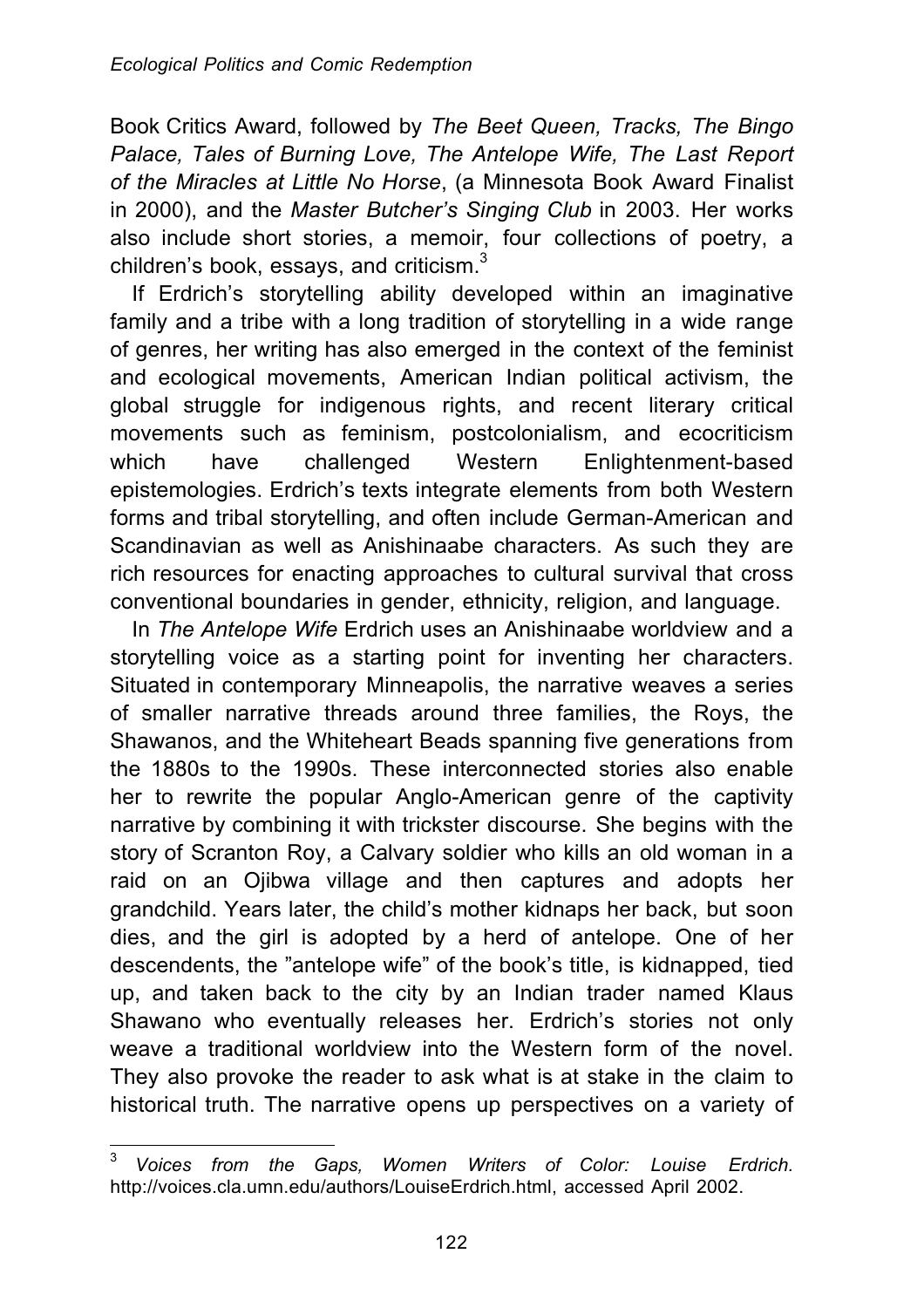ways of interpreting the past through stories that often cross boundaries between history and myth, and between indigenous trickster stories and Anglo-American stories of Indian captivity. Reflective readers will also be kept actively searching for better ways of negotiating our own, inevitably mixed relationships to the legacy of European colonization, wherever we find live on the globe.

Literary critic Joseph Meeker, in his book *The Comedy of Survival,* suggests one analytical framework, which I find useful for making sense of Erdrich's literary strategies of displacement. In this study he rewrites Aristotle's interpretation of tragedy as representing the lives of superior humans, in contrast to comic representations of ordinary people. Meeker argues that, to the contrary, both tragedy and comedy are ways of responding to misfortune. Not all catastrophe is tragedy; rather, tragedy is a particular pattern that Western culture has developed over many centuries to deal with loss, grief, and death. It elevates suffering by locating it according to a hierarchical, polarized idea of contrasts: good and evil, light and dark, God and the devil, truth and falsehood, male and female, friend and enemy. Tragedy occurs when one commits oneself to the positive end of the pair, and then suffers because of the corresponding negative end. King Lear, for example, lets his life depend on the loyalty of his children, and then suffers their betrayal. The tragic mode, argues Meeker, demands that one understand reality as a contest between warring camps, then consciously choose sides and bear the consequences (Meeker 14). Although tragedy may be an outmoded form of aesthetic expression in our postmodern culture, the Manichean worldview on which it is based is alive and well in the rhetoric of economic and ideological globalization (Meeker 34). One need only listen to the religious rhetoric of the Christian right and read the transcript of George W. Bush's 2004 State of the Union Address to be reminded of this fact.

In contrast, Meeker notes that the comic way in Western tradition most likely has its origins in Comus, the Greek demigod of fertility, but also that the comic way is found universally, in contrast to the particular dualistic mode he argues is more specifically tied to Western epistemologies. Examples can be found in evolutionary history, in the processes of ecology, and in comic literature. For Meeker, comedy in literature illustrates that in order to survive,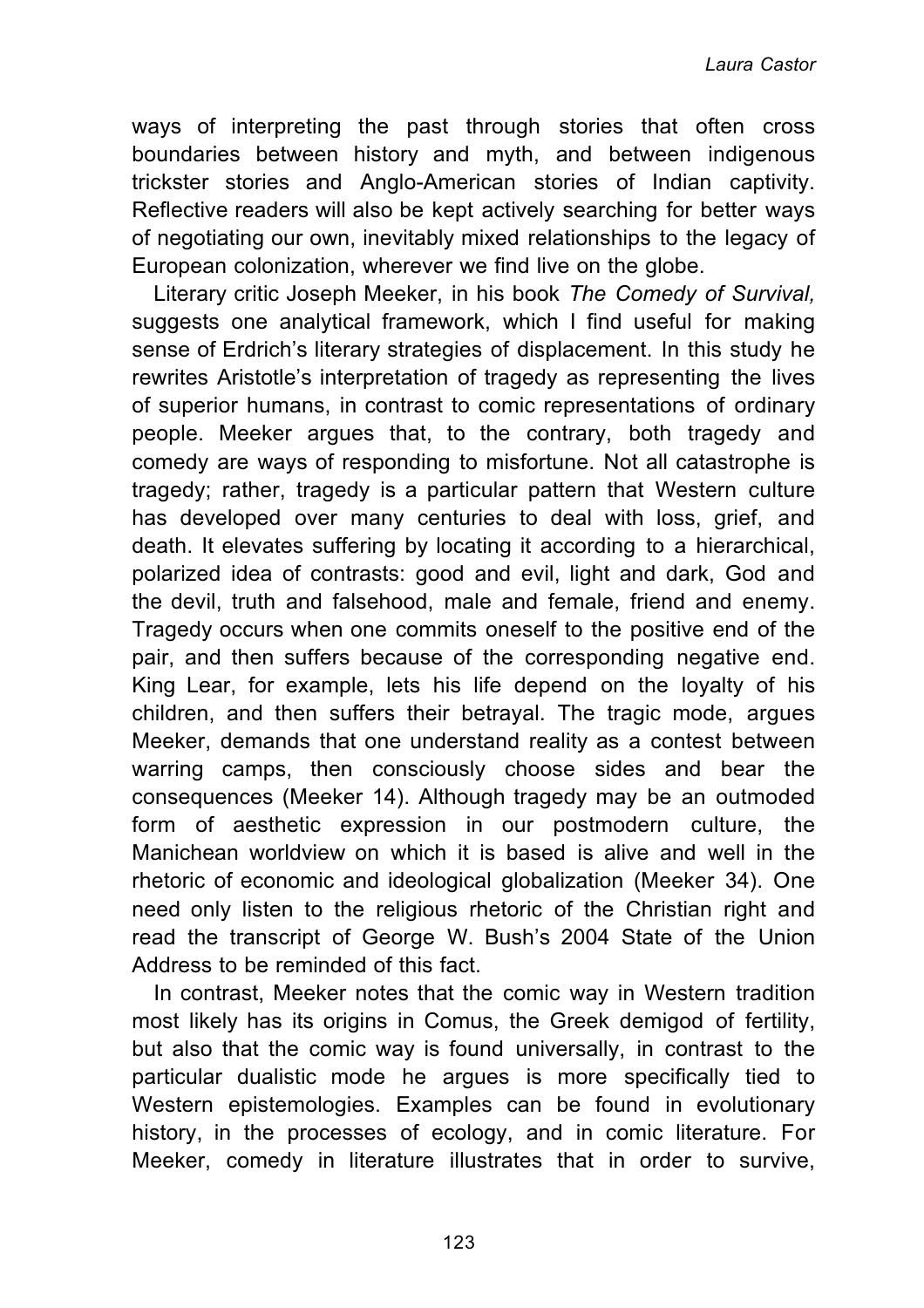humans must accept our limitations and adapt to the world around us, rather than curse fate for our limitations. The comic mode seeks reconciliation and a return to equilibrium using whatever resources are at hand. Its vision is multidimensional and survivalist rather than polarized and idealistic, and therefore it has little use for abstract formulations about the nature of good and evil (Meeker 15).

In Anglo-America, the tragic worldview as characterized by Meeker found one important literary expression in the widely popular genre of the captivity narrative. Gordon M. Sayre, in the Introduction to his *Anthology of American Captivity Narratives* (2000) has noted that as a literary form and cultural paradigm, the captivity narrative has endured and spread through academic and popular American culture as a "realistic chronicle of American life, as ethnographic exploration of Native cultures, or as pulp melodrama of ripped bodices and hairbreadth escapes" (Sayre 6). From a European perspective the form represented a crossroads where historical event met literary narrative, and where white captives became celebrities at the expense of their captors, who were cast as demonic savages. Beginning with John Smith's 1607 story of his capture in Virginia, and Mary Rowlandson's 1676 account of her capture in an attack on her home in Lancaster, Massachusetts, the basic formula has been expressed in hundreds of American narratives. Several of these, including Rowlandson's, John Williams', Jonathan Dickenson's, and Mary Jemison's became best sellers (Sayre 3). While 311 titles are included in the Newberry Library's collected works alone, the theme of captivity has also been integral to numerous works of canonical American fiction such as Nathaniel Hawthorne, Herman Melville, Henry David Thoreau, and Mark Twain. Because of the immense popularity of the genre as documentary history as well as the pliability of its theme into a variety of fictional expressions, it is useful to distinguish between the formulaic plot where an innocent white woman who was attacked and subjected to cruel treatment by her captors, from the phenomenon of captivity. In the formula, the victim eventually managed to escape to freedom or was ransomed, and lived to tell the story of how she survived and overcame the cruel conditions of her captivity. As phenomenon, Sayre suggests a broader definition: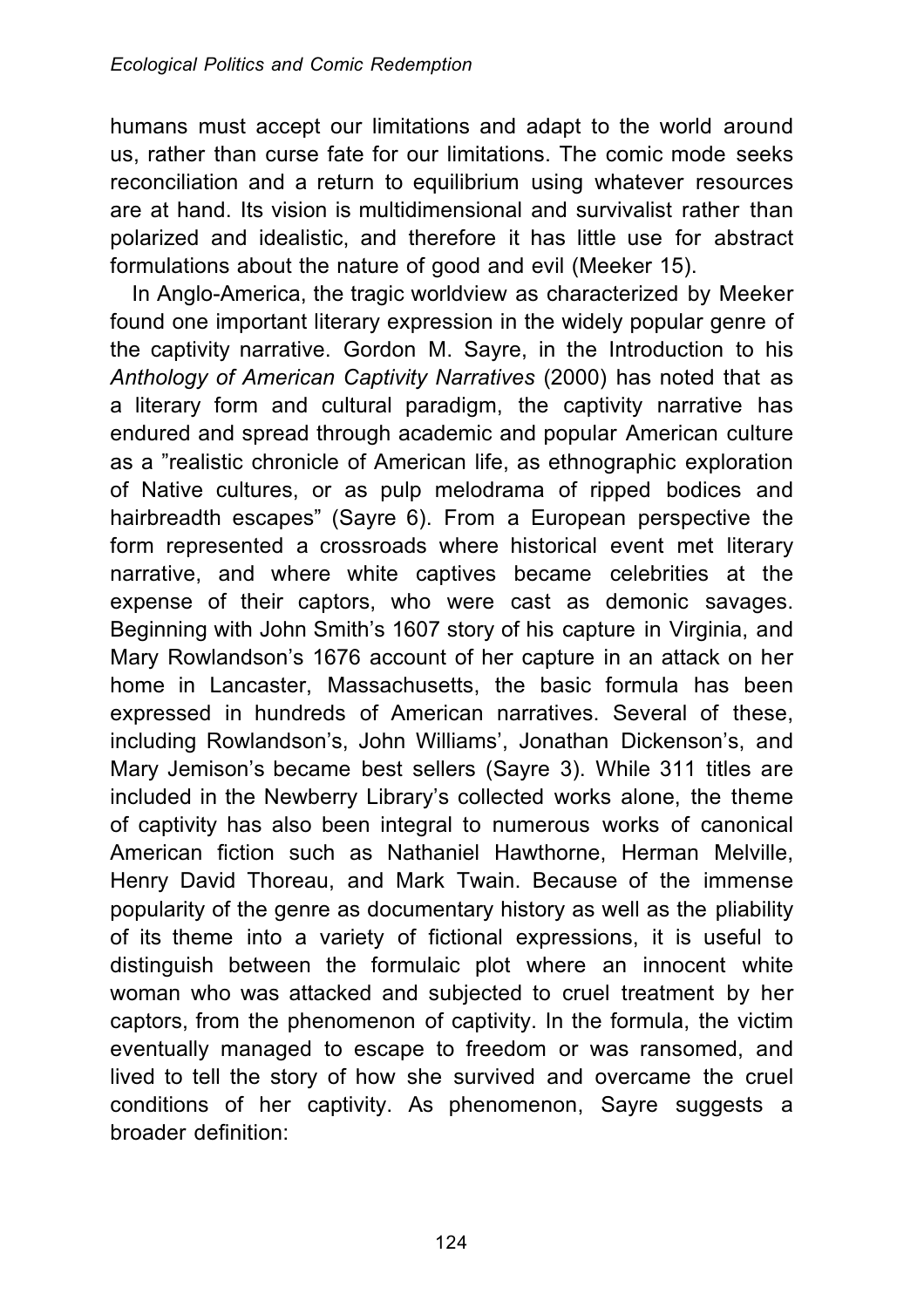The captivity phenomenon arises out of encounter between unfamiliar peoples, generally as a result of European imperialism in the Americas and Africa. The two cultures brought into conflict are so foreign to one another that an individual forced into the midst of the other community regards the new life as a kind of imprisonment [...] This "otherness" may be portrayed as racial, religious, or broadly cultural, but [...] it is profound enough that each side regards its own ways as superior, and captivity forces this prejudice to the surface. Most captives yearn to return home, some die in the attempt, but a few embrace their new lives. Generally only those who survive and return are able to record their experiences in a published captivity narrative (Sayre 5).

Sayre´s characterization is valuable because it deals with the dynamics of power relations that create "others", not just with the racial or gendered identity of the captors and captives. It would include narratives that don't necessarily portray Indians as "other", as in Geronimo's story about his imprisonment by the US government, or in stories of Africans taken by force from West African villages to slavery in the New World (Sayre 4). Most important, his definition leads us to ask questions about the cultural politics of those stories that break with this formula. For example, what does it mean, politically and psychologically, for a protagonist to willingly go to live with the "other"? What other stories might be told about people from very different cultures that are forced into each other's society? Louise Erdrich addresses these questions through her development of various characters in *The Antelope Wife.*

The historical conditions that set the terms for the encounter between Scranton Roy with the young child he takes would presuppose that, as a white man fighting for the US government, he see her as a child of his enemy and fair game for capture and possession. But the reader quickly learns that his position is more complicated, more in keeping with the complex, comic way described by Meeker. First of all, Scranton Roy is from the state of Pennsylvania and has a Quaker father. The state of Pennsylvania was founded by Quaker William Penn in the 1680s, and governed by member of the Society of Friends, who by conviction are pacifists, for seventy years until the mid-1750s. Penn made and kept treaties with 19 tribes of Indians, and to my knowledge no records exist of any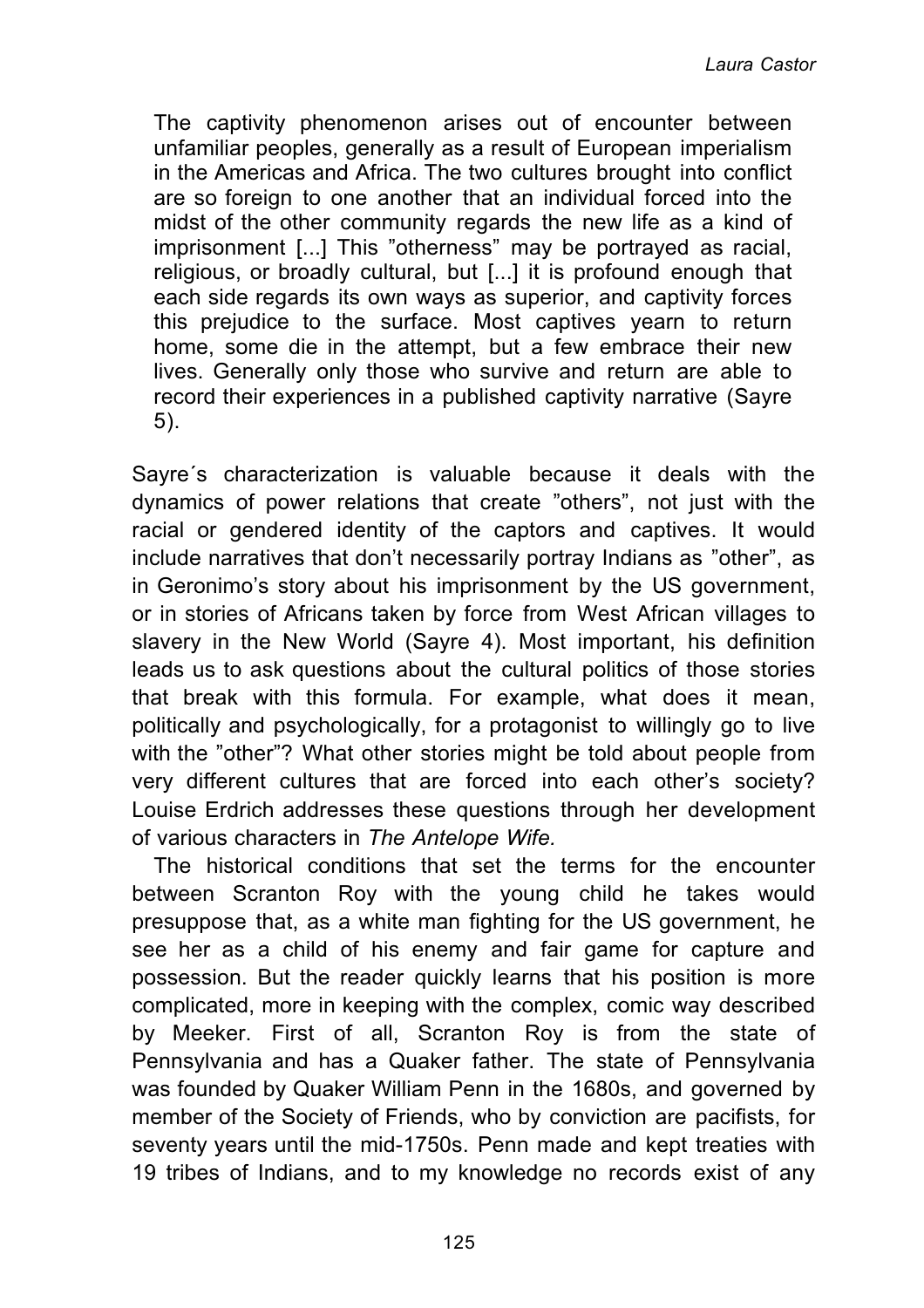Indians being killed by whites during those years (Pokagon 215). Even more important for Erdrich's narrative, Scranton Roy is moved by the sight of another human being in pain. As he watches, a dog with a cradleboard and baby tied to its back runs from the site of the killing of her grandmother. This sight "spurs him to human response" and as a consequence he not only deserts the army, but also somehow produces his own milk to nurse the child. The child, in Scranton Roy's arms, "seizes him. Inhales him. Her suck was fierce. His whole body was astonished, most of all the inoffensive nipple he'd never noticed or appreciated" (6).

Ironically, what looks at first glance like a captivity narrative is transformed into a narrative that challenges not only the white/Indian polarity, but also assumptions about biological differences between men and women. This passage suggests that as soon as the child takes hold of Scranton Roy's nipples, she is the one who captures him. He is confused, but the baby refuses to stop, until finally "it occurred to him one slow dusk as he looked down at her, upon his breast that she was teaching him something" (7). The child has lost her mother, and needs a replacement for her; consequently Scranton Roy is transformed into her adopted parent and takes on the role of both father and mother, just as she becomes his adopted child. This sort of change is an extraordinary occurrence in the world of the novel, as it would be in the everyday world of the reader's experience. It is the magnitude of the child's need that allows for the breakdown of ordinary boundaries of gendered reality, and this need is understandable in the context of the loss of lands, language, and culture experienced by Native peoples during the nineteenth century struggle for control of the American plains.<sup>4</sup>

Erdrich's suggestion that individuals can assume new identities (rather than fulfill the characteristic expectations Anglo-American captivity narrative formula where the polarized racial categories of identity are reinforced) has precedents in historical accounts among Native peoples long before white contact. In Iroquois tradition, for example, taking captives in war was seen as a way of adding to the strength of a village. It usually wasn't done for ransom money or as

 $\overline{a}$ 

 $4$  For an eloquent and well-documented historical account of the U.S. government's systematic attempts to destroy Native cultures in the second half of the nineteenth century, see Dee Brown's *Bury My Heart at Wounded Knee: An Indian History of the American West,* (New York: Holt, 1970).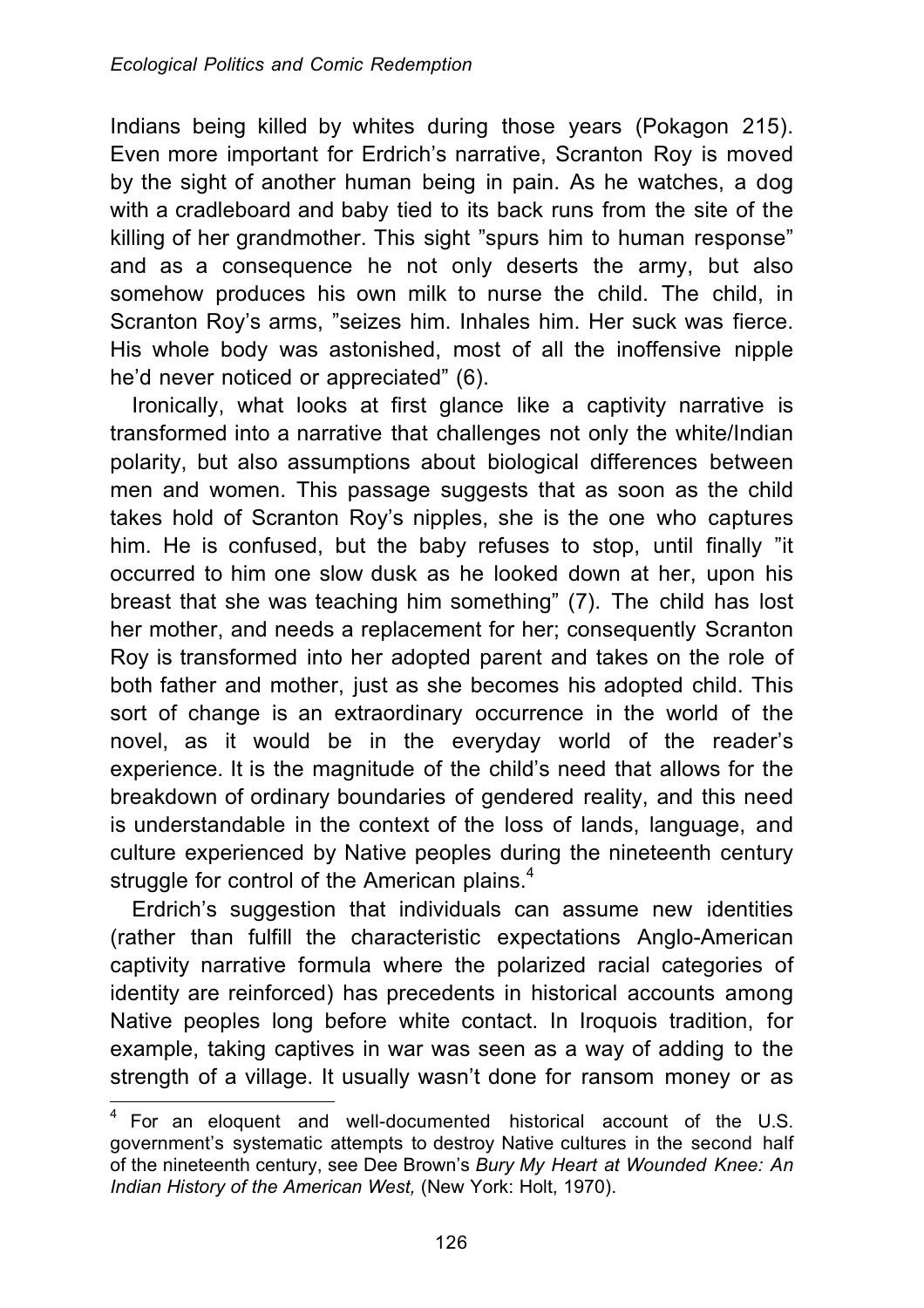an act of terrorism (Sayre 8). A number of French missionaries, several captives, and soldiers wrote detailed accounts about this process. They observed that when an individual died and left a gap in the social fabric, his or her female relatives would often encourage male members of the village to organize a raid on an enemy tribe and to take captives. If the war party succeeded, the captives would be presented to the families of the dead person for possible adoption. If adopted, the person would take on the name, social position, and responsibilities of the deceased. Although the French missionaries were astonished that the adoptee would frequently go to war against their own parents and members of their original community, the tribes took it for granted that those adopted would take on their new identities (Sayre 8).

In Erdrich's narrative, both Scranton Roy and the child assume new identities when they respond to their shared biological and emotional needs to survive. She figuratively adopts him as her lost parent, and he adopts her and names her Matilda, after the mother he left when he joined the Calvary (10). She is thus no longer an outside "other" but rather an inside link to his past.

In a second incident involving captivity, the boundaries between humans and animals are similarly crossed. It is a dog that provides a link between the two narratives: When Scranton Roy first nurses Matilda, he looks around, relieved to find that "there was only a dog" to witness his action (6). What he does not realize is that at the same time he is nursing the child, the child's mother is, somewhere else, being comforted in her grief over her lost daughter by another small dog, which she begins to nurse and keep alive (12). For Europeans, dogs have a lower epistemological status than humans, but for many indigenous peoples, animals and humans have different yet equally valuable intelligences. In *The Antelope Wife* dogs are important agents of change, and they serve as doubles for absent humans. The dog nursed by Blue Prairie Woman, Matilda's mother, temporarily takes the place of her lost daughter, and it keeps nearby for as long as she searches for her child (15). It waits with her; literally as well as figuratively the little dog and the mother help each other survive until Blue Prairie woman finds her way to where Matilda is living with Scranton Roy, and captures her back.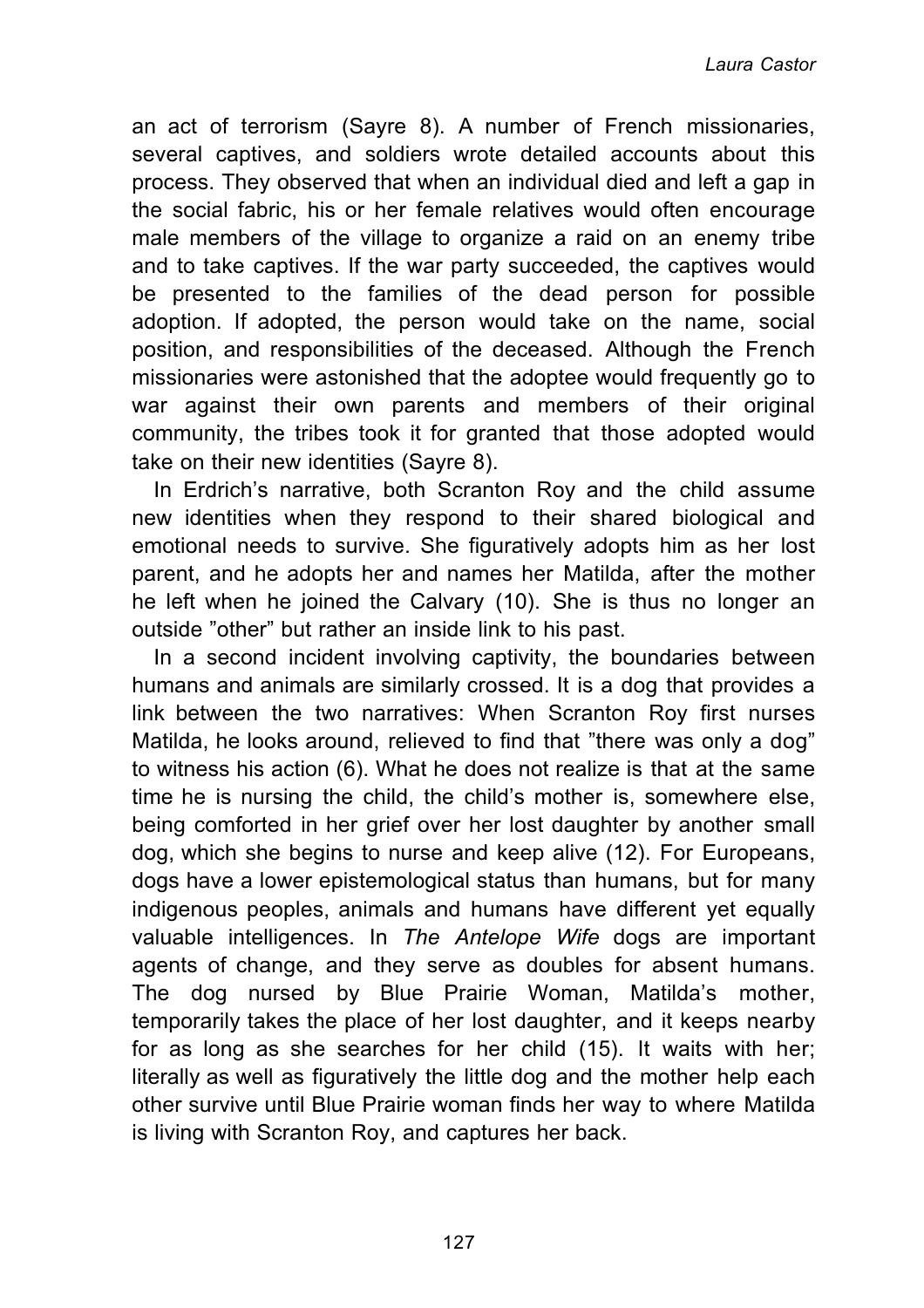Matilda's response to her capture can be understood at several levels. She leaves a written account, in the form of a direct statement to her father and stepmother: *She came for me. I went with her* (16). At one level, this short note can be seen as an ironic commentary on the many first-person captivity narratives that became best sellers. Unlike the sensational accounts of struggle in many popular accounts, this one seems strangely devoid of feeling, given the years of emotional attachment developed between Matilda and her adopted father. It upsets the reader's expectations for at least some kind of struggle, or at least questioning on Matilda's part. At another level, the italics Erdrich uses in the short text mirror the one remaining poem fragment left by the original Matilda the poet, and can be seen as a dialogue with it. The poem asked the intended listener to "come to me [thou dark inviolate]" and now Matilda responds, "I went with her." Although the readers don't know whether Scranton Roy ever saw this poem, the narrator connects it with what happens between the second Matilda and Scranton Roy. Finally, the note is "penned in the same exquisite, though feminized handwriting of her father" (16). Erdrich intertwines identities of white and Indians, as Matilda has learned the handwriting of her white father, and uses it to announce her departure from his world. Finally, however interdependent the identities of the Ojibway girl and her adopted white family have become, the narrator provides the reader with textual clues that make the departure credible. "Sorrow" is the name of the little dog her mother nursed in her own daughter's (Matilda) absence, and it is during these years that Matilda, only subconsciously aware of her mother's search for her, is "afflicted by an anxious sorrow" which she senses but cannot rationally explain.

Blue Prairie Woman becomes ill and dies soon after she kidnaps her daughter back, leaving her alone on the plains. Yet Matilda's story does not end in tragic isolation. Rather, it signals a reconnection by way of Meeker's comic path to finding equilibrium in one's environment. She responds, not out of fear or desperation about being left alone without a father or mother, but rather out of curiosity about what elements in her immediate context might help her survive. Matilda finds herself surrounded by a herd of curious antelope that adopt her (20), and her descendents become the "antelope people" from which the book gets its title. The link between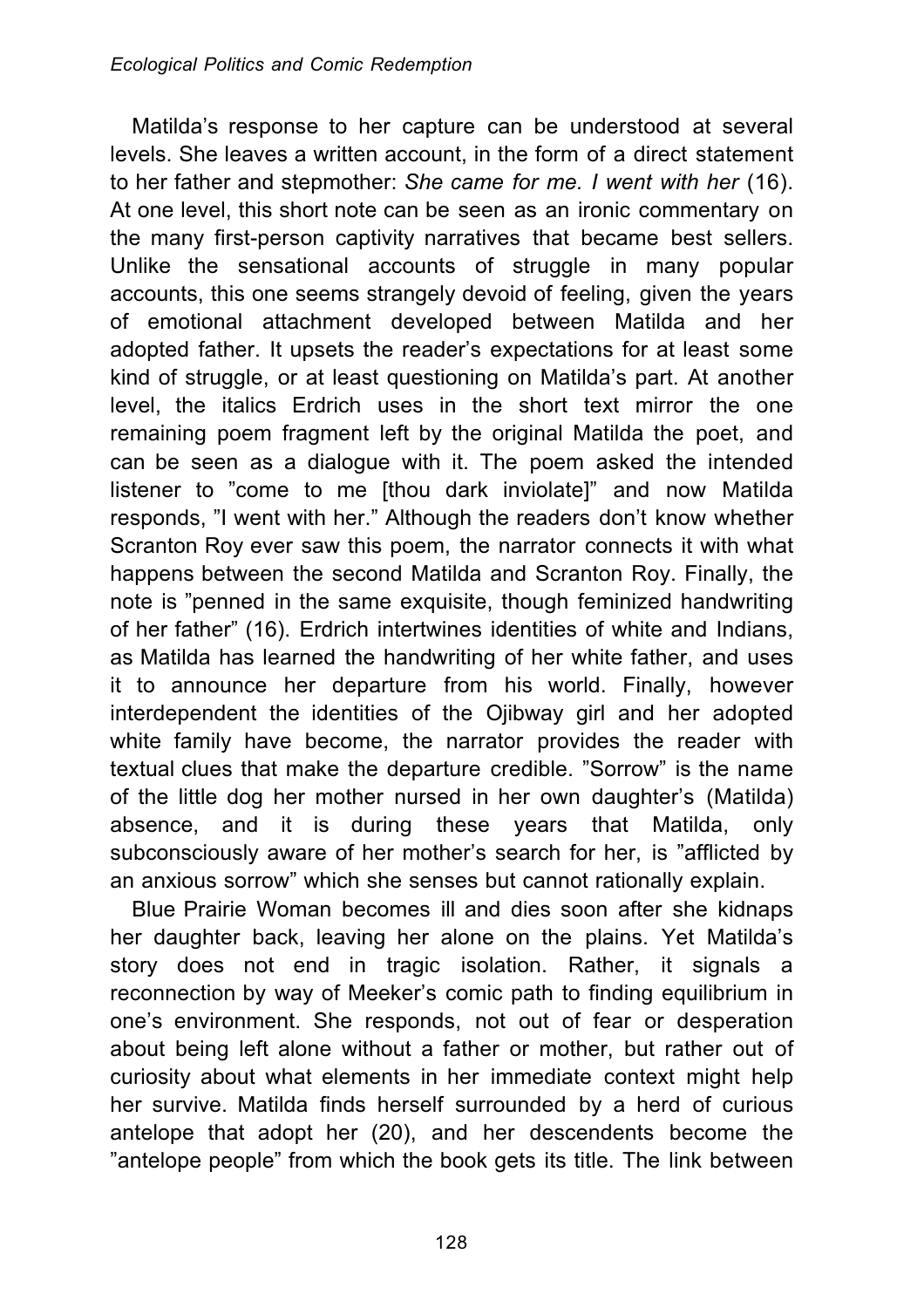her and animal life (represented in both dogs and antelope) continues through the five generations spanned in the novel.

Tales of humans going to live with animals, spirits, or with beings who waver between human and spirit forms are often the subject of tribal stories*,* and frequently these stories include the figure of the trickster.<sup>5</sup> Trickster behavior is contradictory and ambiguous. Characterized by an exaggerated appetite for food, sex, and knowledge, he or she can be clever or foolish, tricky or tricked, a spoiler or a benefactor. Although usually a solitary figure that lives on the margins of tribal society, the trickster is a powerful force for balance and survival of the community. In one Anishinaabe tale, for example, the trickster Nanaboozo is caught in a tree after a great flood and sends various animals diving into the water to bring up bits of earth to make the world habitable for humans (Barnouw 40 quoted in Stoupe 35). In other tales he transforms various body parts into food, or he invents a substitute tobacco (Stoupe 34). In a less flattering tale he breaks wind while sitting in church on Ascension Day, and mass has to be cancelled for a week until the building is aired out (Erdrich *Jacklight*). In whatever form he or she appears, however, the trickster contributes to the overall well being of the tribe.

Erdrich frequently develops trickster characters in her fiction. In *The Antelope Wife,* these function as mediators who draw attention to, and respond to various interpretations of the captivity phenomenon; Erdrich's stories about kidnapping embrace tribal understandings of the world where it is important that balance be returned to the social fabric of a community. At the same time her text displaces the Euro-American captivity narrative with its polarized definitions of good and evil, insiders and outsiders.

A third incident involving the taking of captives in *The Antelope Wife* occurs in the 1990s, over a hundred years after the story of Matilda Roy's adoptions by Scranton Roy and the antelope people.

 $\overline{a}$ 

 $5$  The cultural role of Native American tricksters has been of interest to anthropologists, folklorists, and literary scholars. Paul Radin's *The Trickster: A Study in American Indian Mythology*, (New York: Schocken Books, 1972), has become a seminal (as well as disputed) text. See also Jarald Ramsey, *Reading the Fine: Essays in the Traditional Indian Literatures of the Far West, (* Lincoln: University of Nebraska Press, 1983); Kimberly Blaeser, *Gerald Vizenor: Writing in the Oral Tradition;(*Norman, OK: University of Oklahoma Press, 1996); and Jeanne Smith Rosier, *Writing Tricksters: Mythic Gambols in American Ethnic Literature, (*Berkeley, CA: University of California Press, 1997).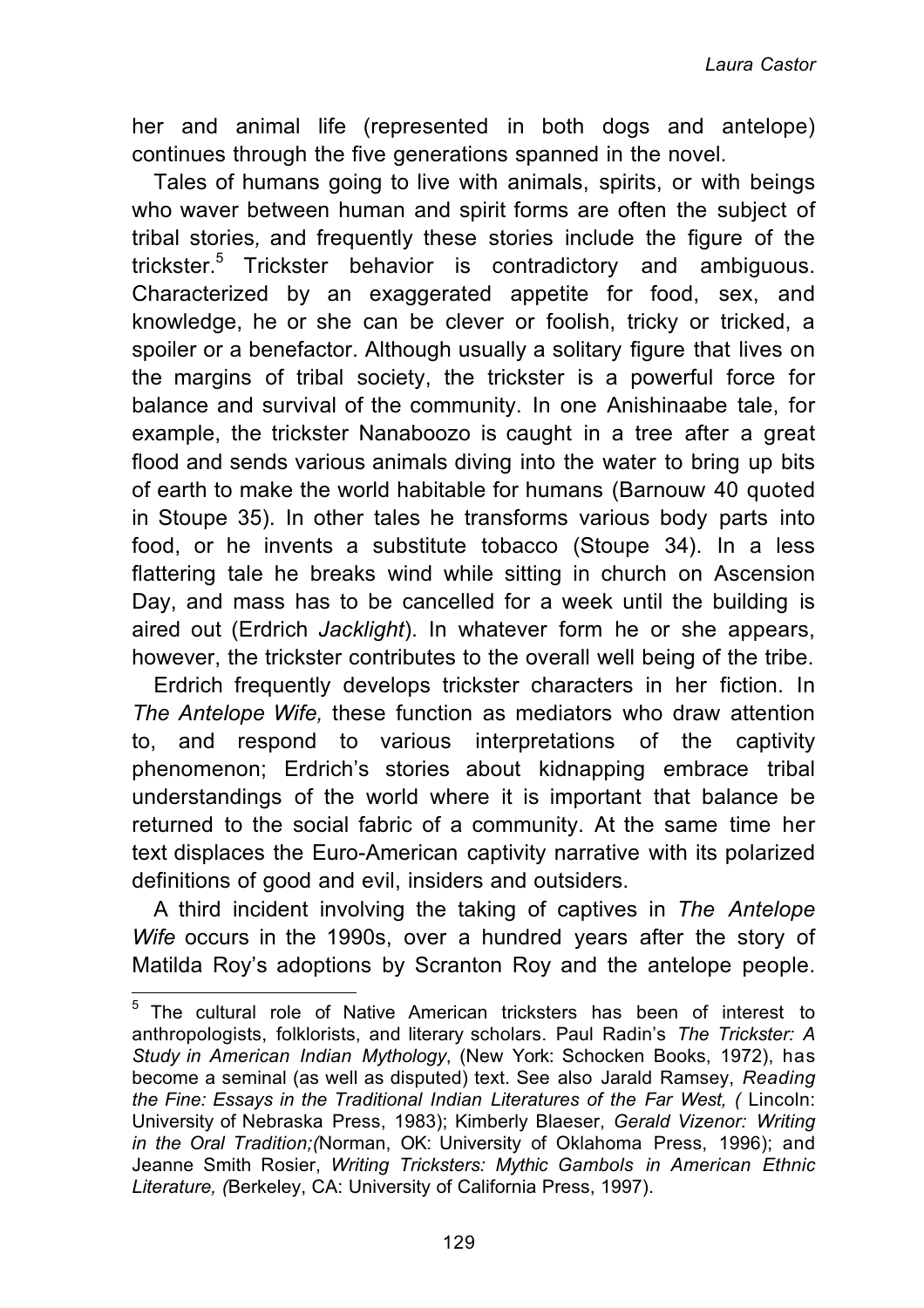Of the three examples I have discussed, this one most closely resembles a conventional captivity narrative; the captive is taken against her will, and she is not assimilated to her new life. It also suggests some similarities between trickster discourse and Meeker's understanding of the comic mode. In this incident, Klaus Shawano, an Indian trader, meets a woman and her three daughters on a reservation in Elmo, Minnesota. He falls in love with her, and against the advice of a wise old man named Jimmy Badger who warns him against interfering with the "antelope people" to whom she belongs, he decides to kidnap her and bring her back to the city to be his wife. With excess food, jokes, and talk, he tries to seduce her and her daughters as he shows them his large stash of baked beans, corn, fry bread, molasses cookies, and prepares heaped plates of food for them to eat. When he finally manages to lure her into his van and drives away, he observes, "she is confused by the way I want her" (28). This reaction reminds the reader of Scranton Roy's confusion about the way Matilda wanted him. But where Scranton Roy was transformed by Matilda Roy, the Antelope Wife remains distinctly who she already is, and continues to look for a means of escape. To keep her with him, Klaus has to tie her up with yards of calico, which he uses both to bandage her cuts, and also to restrain her. This includes one strip put "gently" across her bleeding mouth (30). The name he gives her, Sweetheart Calico, alludes to her captive state and her inability to talk. In a reversal of the conventional captivity formula, she can't speak in the beginning, and won't, later in the novel.

Yet in one chapter, written from her narrative perspective, readers learn that she does in fact have her own language in dreams, and that the memory of where she comes from is preserved. Klaus has less control over her than he or the readers might have assumed: "At night, she remembered running beside her mother [...] Klaus, she never dreamed about or remembered. He was just the one she was tied to, who brought her here." (51). Still, "no matter how fast or far she walked she couldn't get out of the city" (52). While at first it might seem to the other characters that she doesn't know how to deal with her situation, she does in fact have some covert trickster strategies at her disposal. What she does is to set in motion a larger process of displacement, which eventually restores balance to the lives of some of the other characters, including Klaus. Just as a dog took the place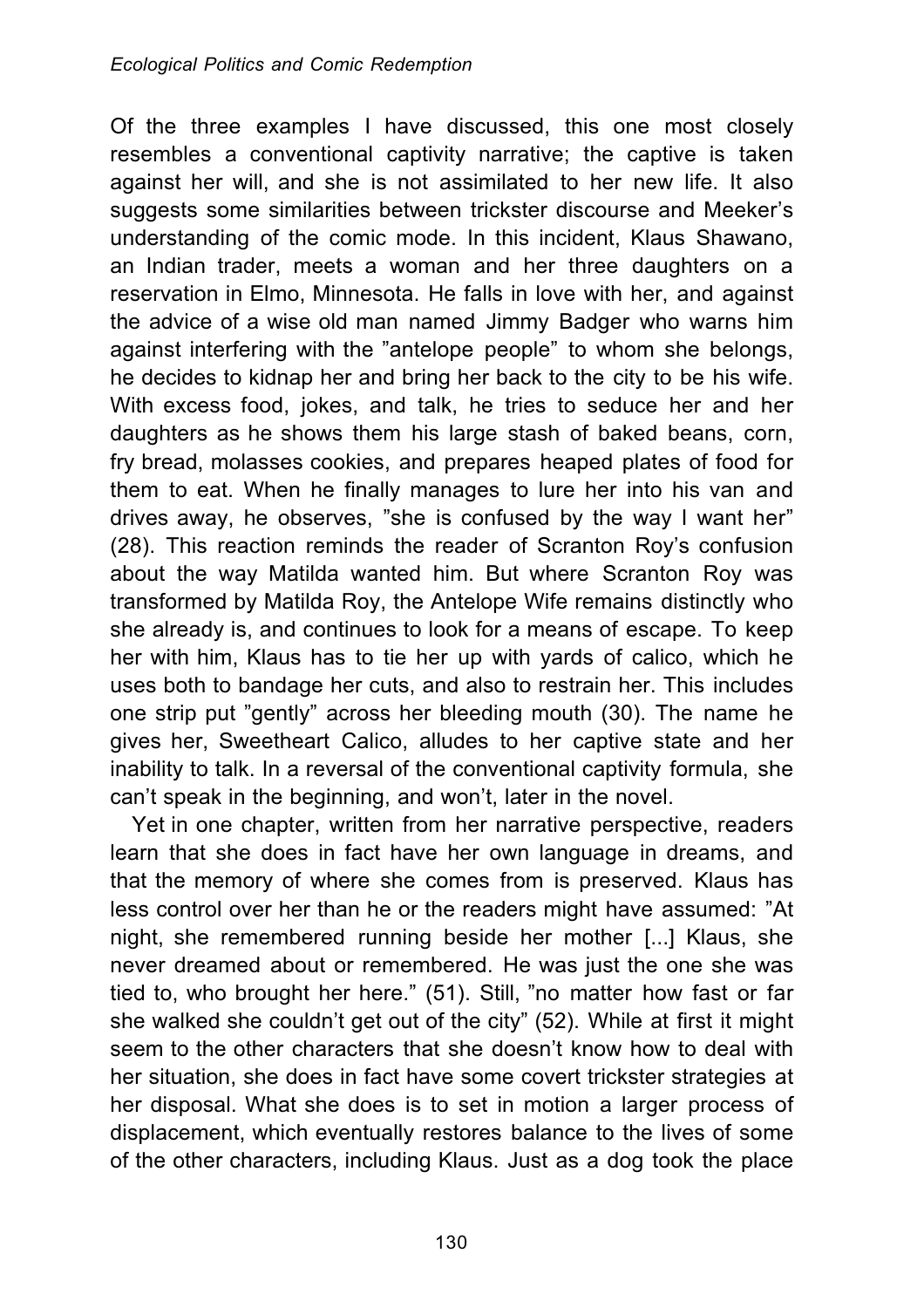of Blue Prairie Woman's daughter when she disappeared after her capture by Scranton Roy, likewise a dog takes the place of Sweetheart Calico in Klaus's life whenever she is out walking.

Klaus is visited, or rather harassed, by a figure he calls «windigo dog» (after the mythical cannibal monster of Northern tribal tales)<sup>6</sup> who regularly comes to talk to him, grinning and berating him about his drinking, and telling dirty dog jokes. The dog begins his joke telling with the greeting: "Boozhoo (Anishinaabe "hello") Klaus, you are the most screwed-up, sad, fucked-in-the-face, toxic, skyaybee, irredeemable drunk I've talked to yet today" (126-127). Although this dog gets the blame for starting Klaus in his drinking, he ironically saves Klaus's life. Klaus is sleeping by a bush in the park with only his head sticking out, when a young man on a motorized lawnmower runs over his head. Miraculously, he doesn't lose his head and his life, but instead is marked with a «neat bloody crease down the exact middle of his face" (225). At the same time, a stray dog who is most likely the "windigo dog" bolts toward the machine, gets hit, slams into the air, then bounces off a tree and vanishes" (225). As a consequence Klaus decides to give up drinking and to release Sweetheart Calico. The reality of her power might be difficult to define or prove, but it is also difficult for Klaus to avoid seeing the connection between the dog's appearances and pranks, and his wife.

This power is also difficult for another character to articulate, Klaus's niece Cally Whiteheart Beads. Cally notices that "[Aunty Calico, as she calls her] scatters my wits" (107). She comes up and gives Cally a "boney hug" when she is on the phone, embracing her in a "long stranglehold that twists me in the phone cord so I can't speak. I can't get rid [of the smell of her perfume]. It smells like grass and wind. Makes me remember running in the summer with my hair flopping on my shoulders [...]" (107). Cally, in this passage, experiences the same kind of confusion felt by Scranton Roy generations earlier, and like him, she realizes she has something to learn: "[Aunty Calico] alters the shape of things around her and she changes the shape of things to come. She upsets me, then enlightens me with her truthless stare" (106). The process of

 $\overline{a}$ 

<sup>6</sup> See Basil Johnston, *The Manitous: The Spiritual World of the Ojibway,(*St. Paul, MN: Minnesota Historical Press, 2001), 221-277.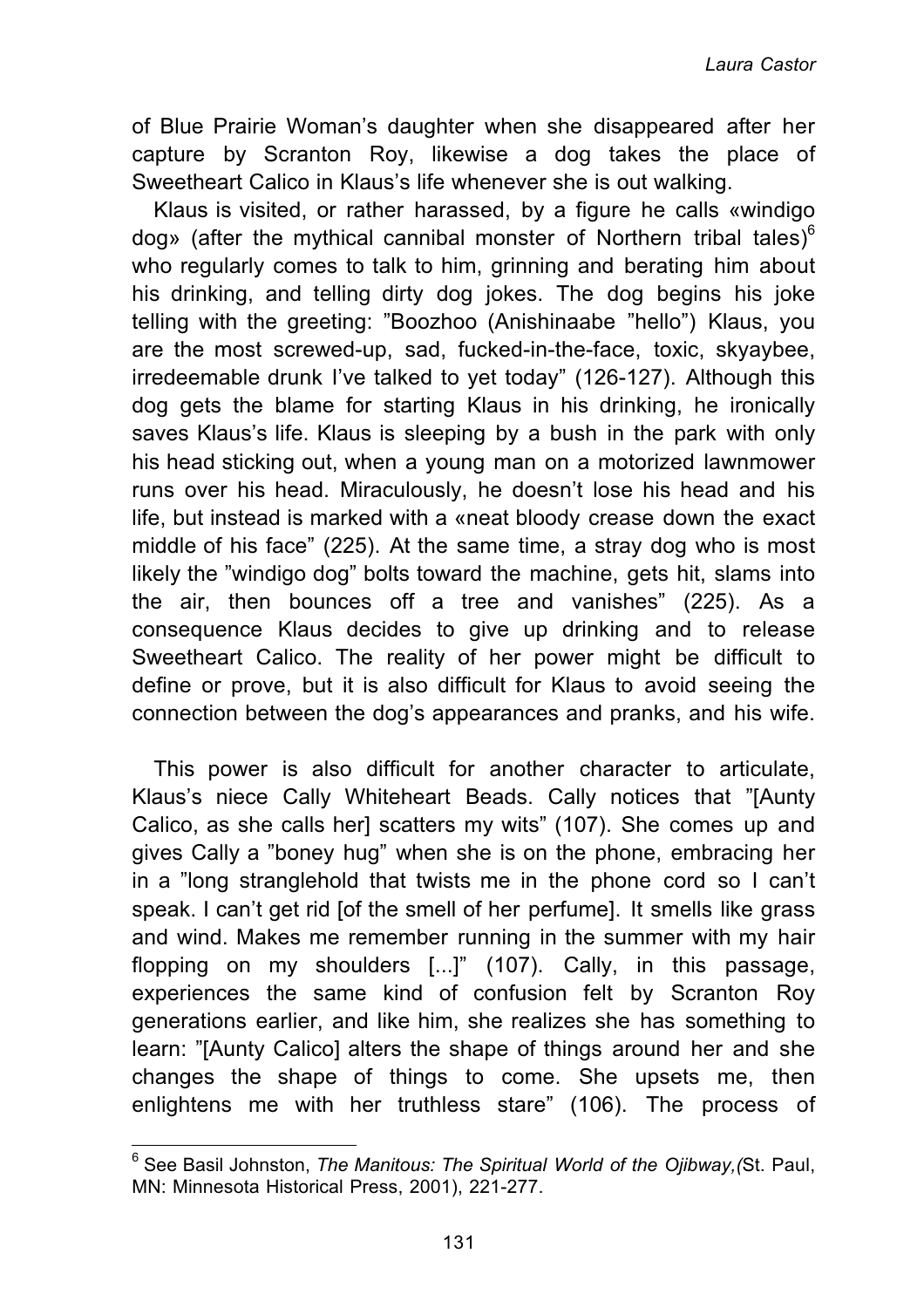"changing the shape of things to come" is enacted in the change in conventional image of a "ruthless stare" to a "truthless" one. More important, it has implications for the characters including Klaus, and also for Cally as a narrator of the novel. Although the narrator in the opening chapters of the novel about Scranton Roy doesn't identify who she is, most likely she is an older Cally who by this time has recognized the vital importance of remembering the past. Scranton Roy's story, the narrator tells the reader, "lives on, though fading in the larger memory, and I relate it here in order that it not be lost" (4). The process of "changing the shape of things" is thus about changing the shape of the conventional white captivity narrative, and breaking down some of the perceived oppositions between whites and Indians, and men and women.

Equally important, the story of Klaus's wife as the Antelope Wife suggests that particular elements of indigenous memory cannot be translated into forms understandable within Western frameworks. At the end of the novel, the only appropriate response is to release Sweetheart Calico rather than to have her story explained. In this context, Meeker's comic mode of reconciliation only partially helps us make sense of the trickster discourse Erdrich uses. For Erdrich, reconciliation with Western expectations for narrative closure is not the point. To the contrary, the trickster discourse represented by Sweetheart Calico (as the Antelope Wife) is about mediation in a different sense. Mediation in the context of writing by indigenous authors, notes critic Jarald Ramsey, "does not mean compromise and reconciliation [as it is often to mean in Western cultural contexts. Rather] it is a continuing process of the mind, not a transitional step toward some conclusion" (Blaeser 145). As critic Louis Owens notes, the trickster represents a powerful force of "vitality, adaptability, and continuance" (quoted in Blaeser 143).<sup>7</sup>

The novel may, finally, be more about comic redemption, about allowing the self and others to simply *be*, than about the politics of the comic. Returning to my claim at the start of this paper, I revise it: to claim that *The Antelope Wife* is a political novel is probably too narrow a reading of its vision. Erdrich not only displaces Western

 $\overline{\phantom{a}}$  $<sup>7</sup>$  My use of the term mediation has also been influenced by James Ruppert in</sup> *Mediation in Contemporary Native America Fiction*. (Norman and London: University of Oklahoma Press, 1995).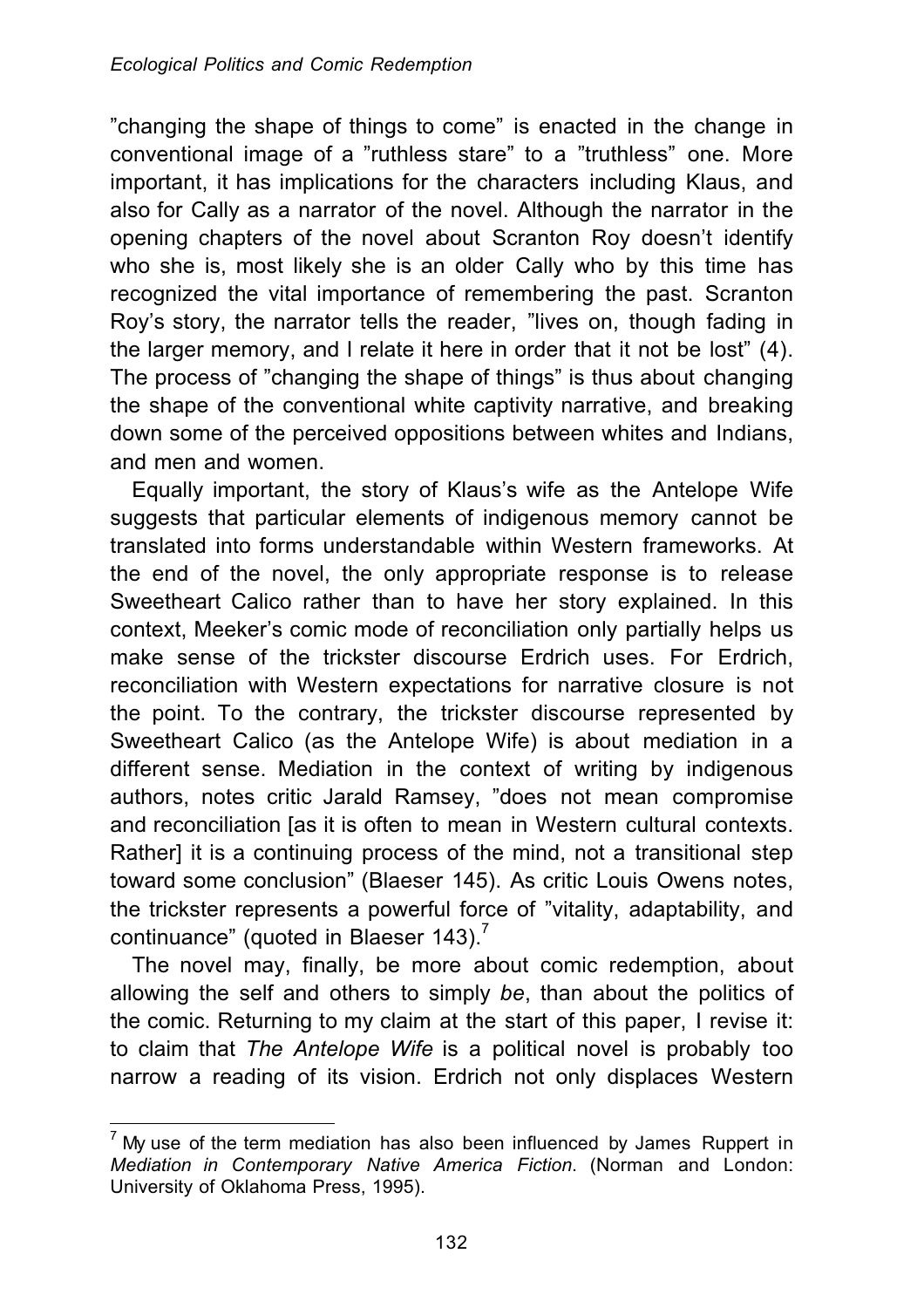dualisms; she also makes it possible to imagine a world where particular Indians and whites, men and women, and humans and animals all make mistakes, but also a world where each of their lives is worth acknowledging as having the power to influence collective memory, and to reinvent the past in order to create openings for a redeemable future. At the same time, good stories like the ones told by Erdrich's narrator in *The Antelope Wife* are a continuing menace to grand narratives such as Manifest Destiny and popular forms such as the captivity narrative. They hook the reader with their new twist on the familiar, and simply don't let go before the conventional stories of conquest are rewritten.